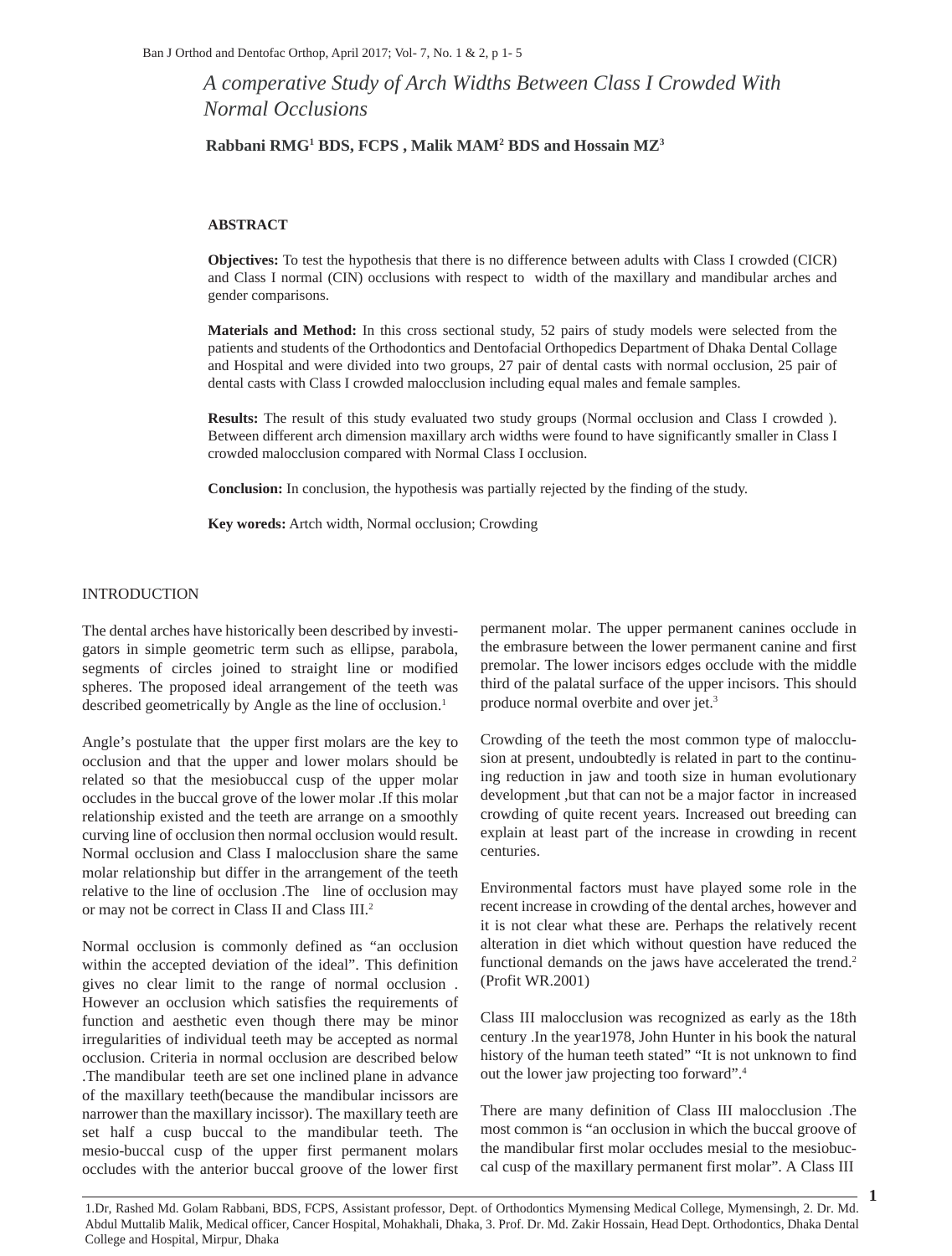

Figure-2 Example of arch width measurement with digital caliper.

## **Maxillary measurement**

**Maxillary intercanine width-**Distance between the cups tips of right and left maxillary permanent canine.

**Maxillary inter premolar width-**Distance between the buccal cusps tips of right and left maxillary permanent first premolar.

**Maxillary intermolar width-**Distance between the mesiobuccal cups tips of right and left maxillary permanent first molar.

**Maxillary alveolar width**-Maxillary alveolar width at the mucogingival junction above the mesiobuccal cusp tips of the first molars.

## **Mandibular measurement**

**2**

**Mandibular inter canine width**-Mandibular inter canine width between cusp tips.

**Mandibular inter premolar width-**At the top of the buccal cusp of the first premolars.

**Mandibular intermolar width**-Mandibular intermolar width between the mesiobuccal cusp tips of the first molars.

**Mandibular alveolar width-**Mandibular alveolar width at the mucogingival junctions bellow the buccal groves of the first molars.

# **DATA COLLECTION AND PROCESSING**

Dental casts measurement were performed by a digital dial caliper to the nearest 0.01mm. All measurements of all subjects were carried out again four weeks later by same operator to evaluate measurements error. Almost all the measurements were same , where differed, average was taken. After collection of data the obtained data was checked, verified& edited. These were entered in a personal computer using the SPSS(statical package for social science) software. Entered data were cleaned, edited and appropriate statistical tests were done depending on the distribution of data.

# DATA ANALYSIS

All data analyzed through standard statistical methods by using SPSS / STATA 10 software.

# **ANALYSIS OF ERROR**

To ensure measurements accuracy, one month later 30 pairs of dental casts were randomly selected ( ten from each group) and the widths were again measured by the same investigator. No statistically significant differences were found between the first and second measurement.

# **RESULTS**

This study was a cross sectional study conducted among the dental casts of 52 patients and students of the department of Orthodontics and Dentofacial Orthopadics, Dhaka dental College and Hospital. The occlusion of these subjects was class I crowded and Class I normal occlusion. The statistical tests to be used for analysis of data were 't' test and 'f' test. In this analytical test the level of significance p value <0.005 was considered.

## **Table 1: Comparison of Maxillary and Mandibular measurement Class I normal Verses Class I Crowding.**

| Variable         | $Mean + SD$                     |                                   |           |  |  |
|------------------|---------------------------------|-----------------------------------|-----------|--|--|
|                  | <b>Class I Normal</b><br>$N-27$ | <b>Class I Crowding</b><br>$N-25$ | P-value   |  |  |
| <b>Maxillary</b> |                                 |                                   |           |  |  |
| Intercanine      | $35.0 \pm 2.33$                 | $33.5 + 3.23$                     | 0.0211    |  |  |
| Interpremolar    | $42.4 + 2.35$                   | $40.1 + 3.48$                     | $0.0002*$ |  |  |
| Intermolar       | $52.9 + 2.98$                   | $51.3 + 4.54$                     | $0.0002*$ |  |  |
| Alveolar         | $58.4 + 2.85$                   | $54.6 + 3.92$                     | $0.0004*$ |  |  |
|                  |                                 | <b>Mandibular</b>                 | 0.5257    |  |  |
| Intercanine      | $25.6 + 1.41$                   | $25.8 \pm 2.21$                   |           |  |  |
| Interpremolar    | $33.9 + 2.71$                   | $32.4 + 3.20$                     | 0.0501    |  |  |
| Intermolar       | $45.2 + 2.86$                   | $44.0 + 2.92$                     | 0.0050    |  |  |
| Alveolar         | $58.4 + 2.88$                   | $56.8 + 3.04$                     | $0.0022*$ |  |  |

Level of p-value significant  $= <0.005$ 

This table shows maxillary interpremolar, intermolar, alveolar and mandibular intermolar and alveolar widths were significantly smaller in Class I crowded group than Normal occlusion .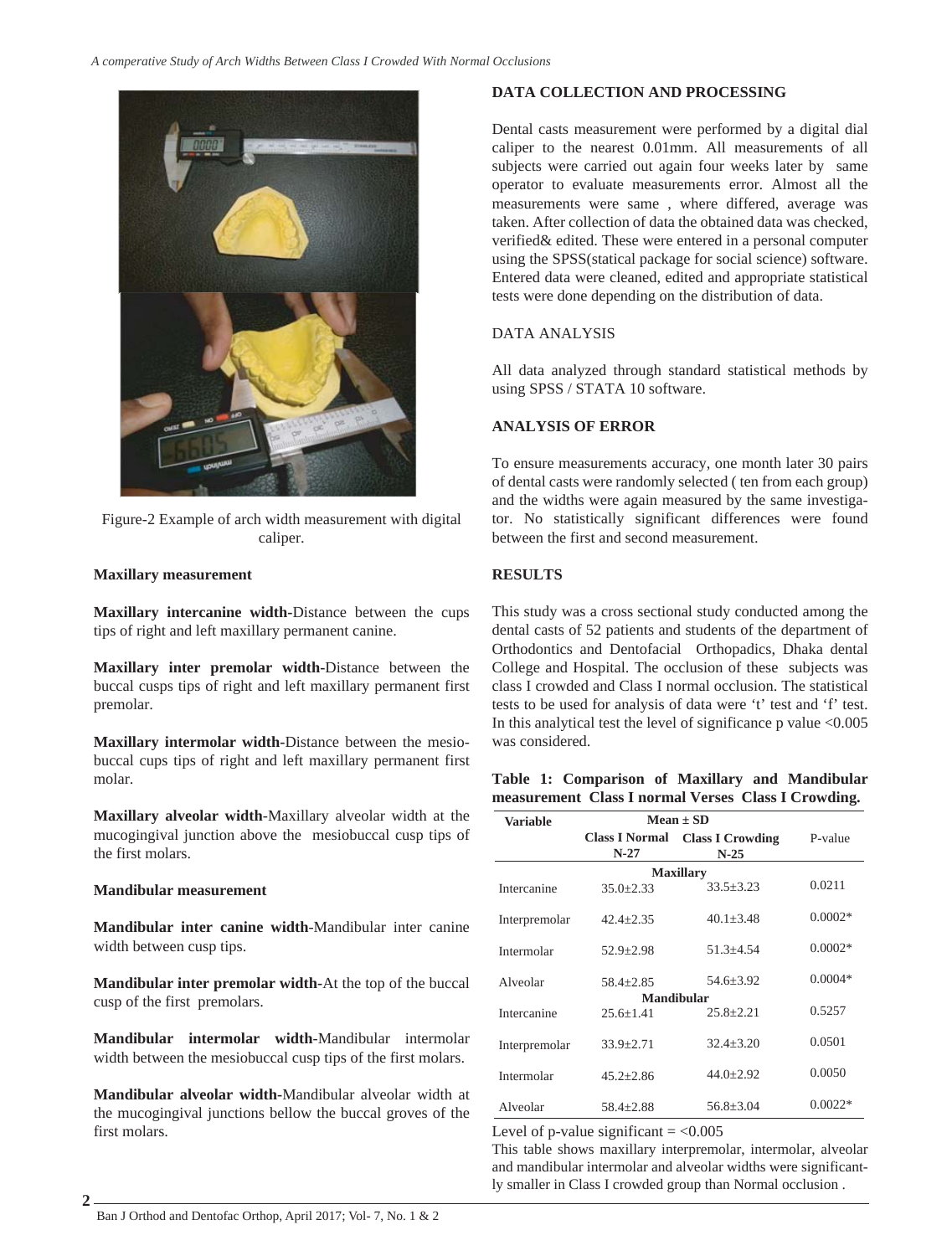|                                                        |                                                                  | Normal occlusions                                                |                                                                | Class I crowded                                                    |  |
|--------------------------------------------------------|------------------------------------------------------------------|------------------------------------------------------------------|----------------------------------------------------------------|--------------------------------------------------------------------|--|
| Different                                              | Male                                                             | Female                                                           | Male                                                           | Female                                                             |  |
| arch width                                             | $n=13$                                                           | $n=14$                                                           | $n = 1.3$                                                      | $n=12$                                                             |  |
|                                                        | $Mean \pm SD$                                                    | $Mean \pm SD$                                                    | $Mean \pm SD$                                                  | $Mean \pm SD$                                                      |  |
| Intercanine<br>Interpremolar<br>Intermolar<br>Alveolar | $35.9 + 2.0$<br>$43.4 + 1.8$<br>$54.4 \pm 2.5$<br>$59.8 \pm 2.5$ | $34.2 + 2.3$<br>$41.4 + 2.4$<br>$51.6 \pm 2.8$<br>$57.2 \pm 2.5$ | $34.2 + 3.8$<br>$42.4 + 2.7$<br>$52.8 \pm 3.2$<br>$57.2 + 3.6$ | $32.8 + 2.2$<br>$37.74 + 2.4*$<br>$47.7 \pm 4.3*$<br>$54.2 + 2.2*$ |  |

**Table 02: Comparison of maxillary measurements between Normal occlusions and Class I crowding male and female**

\*p<0.005 NS other not significant

Table shows maxillary inter premolar, inter molar and alveolar width were significantly smaller in female than male in crowded group. Maxillary inter canine and alveolar width were significantly smaller in female than male in Class III group.

| Table 3: Comparison of mandibular measurements between Normal occlusions, |  |  |
|---------------------------------------------------------------------------|--|--|
| Class I crowded male and female                                           |  |  |

|                                                        | Normal occlusions                                                |                                                                    |                                                                | Class I crowded                                                   |  |
|--------------------------------------------------------|------------------------------------------------------------------|--------------------------------------------------------------------|----------------------------------------------------------------|-------------------------------------------------------------------|--|
| Different<br>arch width                                | Male<br>$n = 1.3$<br>$Mean \pm SD$                               | Female<br>$n=14$<br>$Mean \pm SD$                                  | Male<br>$n=13$<br>$Mean \pm SD$                                | Female<br>$n=12$<br>$Mean \pm SD$                                 |  |
| Intercanine<br>Interpremolar<br>Intermolar<br>Alveolar | $26.1 + 1.4$<br>$35.1 \pm 1.9$<br>$46.2 + 2.4$<br>$57.7 \pm 2.4$ | $25.2 + 1.3$<br>$32.9 \pm 3.1$<br>$44.2 + 2.9*$<br>$55.4 \pm 2.9*$ | $25.9 + 2.6$<br>$32.6 + 4.1$<br>$45.2 + 2.8$<br>$56.6 \pm 2.8$ | $25.6 + 1.7$<br>$32.2 + 1.9$<br>$42.7 + 2.5*$<br>$53.8 \pm 2.6^*$ |  |

\*p<0.005 NS other not significant

Table shows mandibular intermolar and alveolar width were significantly smaller in female than male in all three groups.

#### **DISCUSSION**

This cross sectional study was conducted in the department of orthodontics and Dentofacial Orthopedics at Dhaka Dental Collage and Hospital. This study was carried out to compare the arch width of Bangladeshi subjects with class I crowded and normal occlusion. The subjects of the study were selected on the basis of inclusion and exclusion criteria. This study consisted of using 52 pairs of casts with permanent dentition divided into two groups 27 pairs of dental casts with normal occlusion (13 male and 14 females), 25 pairs of dental casts with Class I crowded (13 male and 12 female). The comparison was made between the intercanine, interpremolar, intermolar and alveolar width of both dental arches. The casts were selected from archives of Dhaka Dental college & hospital. The minimum age of the subjects chosen for this study based on evidence reporting no significant change in the first molar and canine arch widths after age 13 in females and  $16$  in male $^{11}$ 

The result of this study reveled that in the maxilla no significant difference were found in inter canine arch width in all two groups. The inter premolar, intermolar and alveolar arch width in class I crowded group were significantly smaller than Class I normal occlusion.

In the mandible it was found that inter molar and alveolar width were smaller in Class I crowded group than normal occlusion. In the mandible it was reveled that male had a significantly larger inter molar and alveolar arch width than female in all two groups. Comparison of maxillary and mandibular measurements with in the class among male it was reveled that maxillary and mandibular intermolar width were significantly smaller in Class I crowded male. With in the class among the female it was found that maxillary inter molar, alveolar and mandibular intermolar width were significantly smaller in Class I crowded female than Class I normal female.

The finding of this study agreed with those of Mills<sup>7</sup>. He compared the arch widths of crowded and well aligned Class I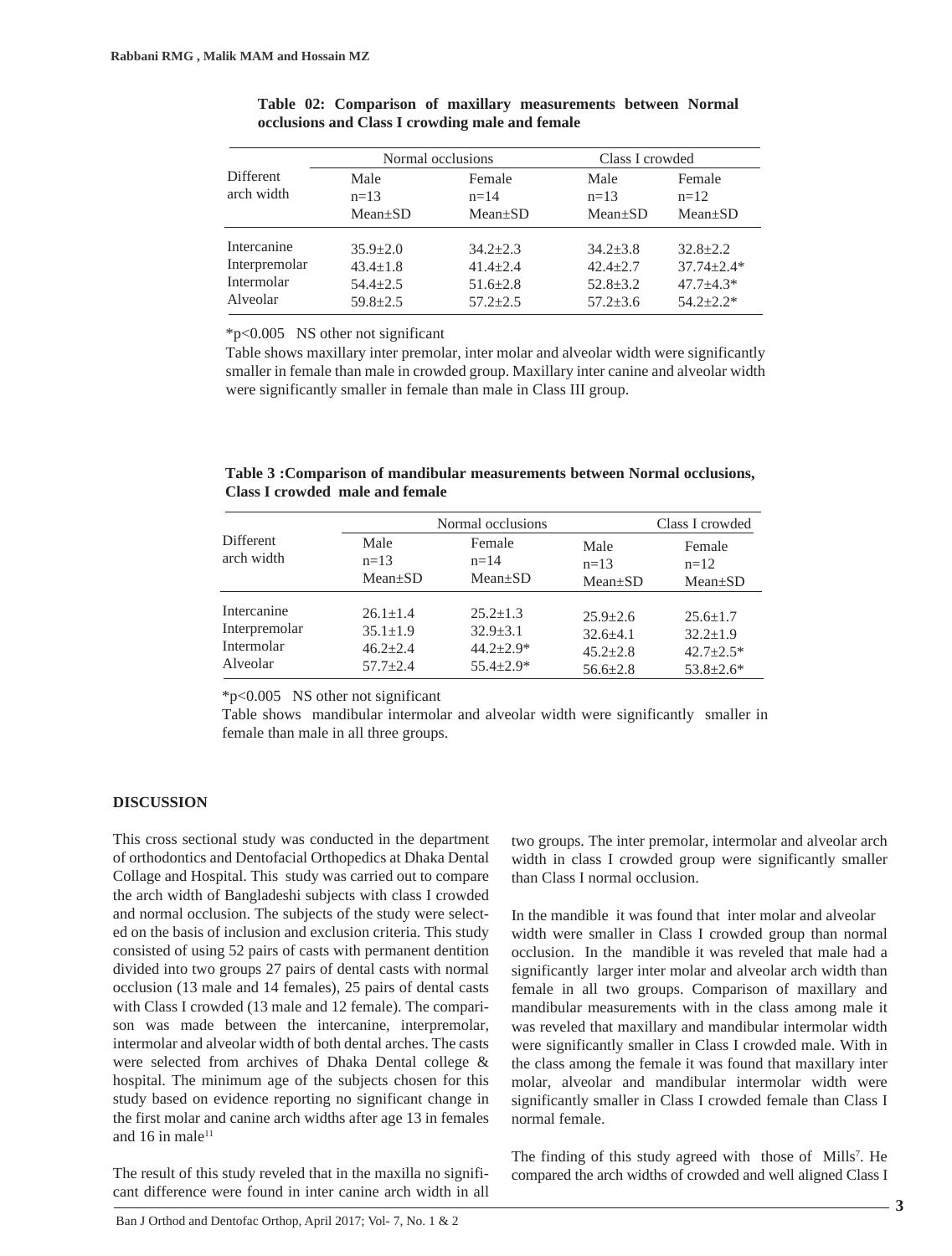occlusion in young American white men. He found significantly smaller maxillary and mandibular interpremolar arch width in crowded group than well alignd Class I occlusion. But we found only maxillary interpremolar arch width are significantly smaller in class I crowded group than class I normal occlusion. This may be due to racial variation. Radnzic (1988) compared the maxillary and mandibular intermolar width in 60 Pakistani boys and found maxillary intermolar width were significantly smaller in the crowded group than in the normal occlusion.

The result of our study agreed with this. Chang et  $al^{10}$ compared the arch width of 74 malesand females with crowded arches and 89 chines male female with good alignment. They reported maxillary inter canine width of both groups were similar in male larger in crowded female. The result of our study disagreed with this .

Our study showed maxillary inter canine width of both groups had no significant differences in male and female. They also found maxillary and mandibular inter molar arch width were smaller in the crowded group in both gender, our study agreed with this.

 A few studies conducted in Bangladesh on arch width by Rahman M.M  $^{12}$ ; Jahan H<sup>13</sup>; in the Department of orthodontics and Dentofacial Orthopedics. Dhaka Dental College and Hospital, Dhaka. The result of my study coincide with their study. They also found maxillary and mandibular intermolar arch width significantly smaller in Class I crowded group than normal occlusion .

Howe et al<sup>14</sup> compared the arch width of Class I normal subjects with subjects having gross dental crowding (no Angle class was given). Maxillary and mandibular canine and molar alveolar arch width were significantly larger in the Class I normal occlusion in both gender. The result of our study disagreed with the study by How et al. Our result showed no significant differences in maxillary and mandibular inter canine width in both gender.

### **LIMITATION OF STUDY**

1.The study group was selected from Dhaka Dental College & Hospital. So the findings might be specific area, which may not represent the whole national situation.

- 2.The study was not done in a specific race of population.
- 3.The size of the sample of the study was very small to represent the situation prevailing nationality.
- 4. Specific age was not included in the study.

### **CONCLUSION**

The result of this study evaluated under two study groups (normal occlusion and class II crowded a).

# Among different arch dimension maxillary arch widths were found to have significantly smaller in class I crowded compared with normal occlusion.

In conclusion, the hypothesis was partially rejected by the findings of this study. It may be suggested that Orthodontist who is aware of these differences in arch dimension will be beneficial to diagnose and treatment planning of orthodontic cases more accurately.

### **RECOMMENDATION**

As the size of the sample of this study was very small so recommendation is put forward for future researcher to do additional depth research consisting of large sample group for greater acceptability of the study.

### **REFERENCES**

1. Graber TM , Vanarsdall IR . Orthodontics current principles and techniques 3rd ed. St Louis, Mosby. 2000;p-29

2. Proffit WR, Fields HW. Contemporary Orthodontics. 4th ed. St Louis; Mosby; 2001;P-3.

3. Haq ME. Essentials of orthodontics for dental students .2002; 3rd ed., P-3.

4. Gurkeerat Singh. Textbook of Orthodontics 1st ed. 2004;p-630

5. Nanda R. Biomechanics and Esthetic Strategies in clinical orthodontics. Farmington, CT., 2004; p-211.

6. Hossain MZ. Treatment technique: Practical and clinical management of Angle Class III malocclusion.Bangladesh Journal of Orthodontics and Dentofacial orthopedics. 2011;1:2,:29.

7. Mills LF. Arch width, arch length and tooth size in young adult males. Angle Orthod. 1964;34:124-129.

8. Howe RP, McNamara JA Jr, O'Connor KA.An examination of dental crowding and its relationship to tooth size and arch dimension;Am J Orthod. 1983 May;83(5):363-73.

9. Radnzic D. Dental crowding and its relationship to mesiodistal crown diameters and arch dimensions. Am J Orthod Dentofacial Orthop. 1988;94:50-56.